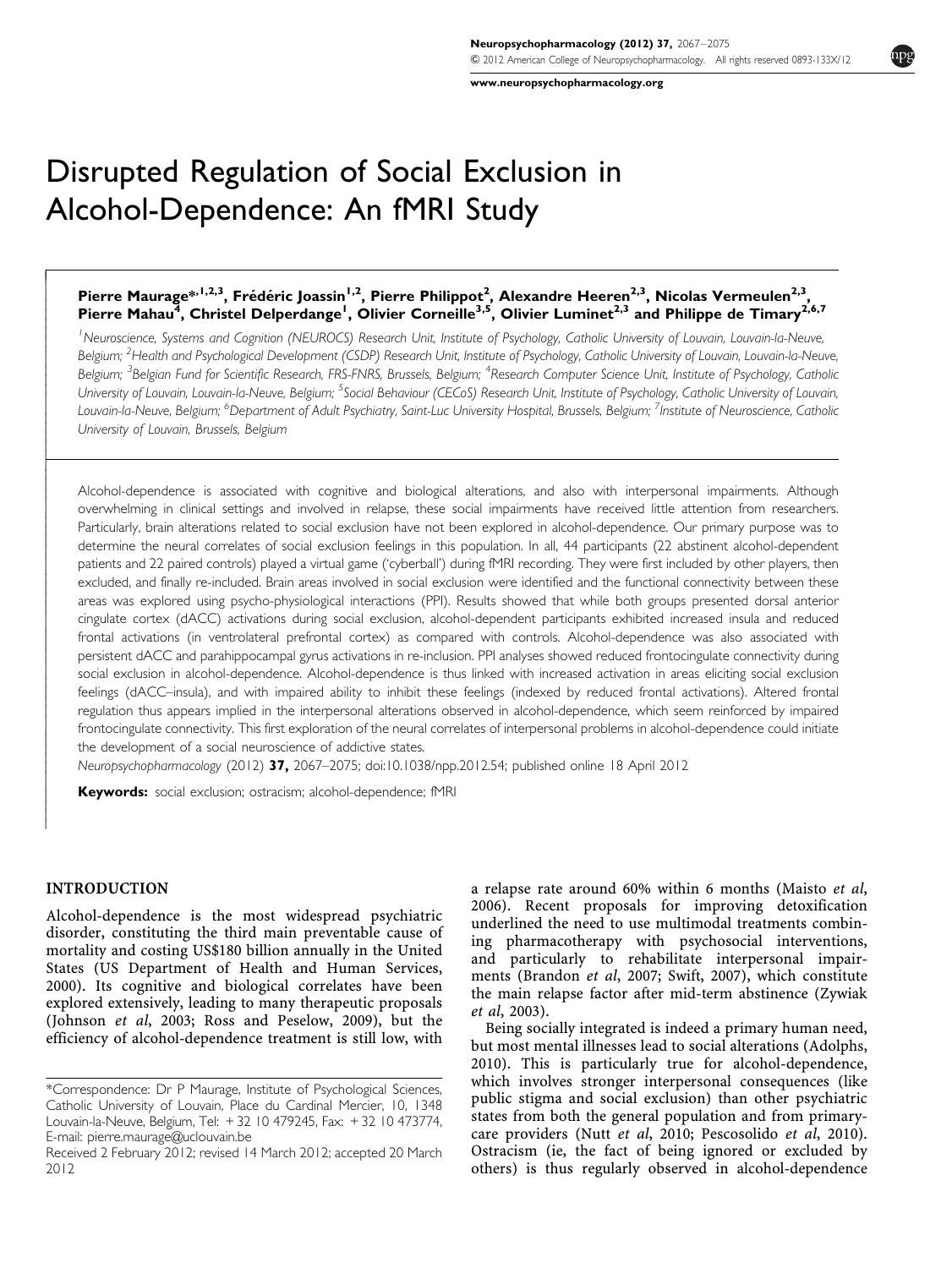and influences its development and maintenance [\(Scho](#page-8-0)[merus](#page-8-0) et al, 2011). Although several interpersonal abilities ([Uekermann and Daum, 2008](#page-8-0)) have been explored among alcohol-dependent subjects (ADS), ostracism has never been evaluated, and the neural correlates of interpersonal impairments remain totally unexplored.

The outcomes of social exclusion should thus be further investigated, and social neuroscience provides decisive opportunities in this perspective as innovative paradigms were recently developed to understand the biological mechanisms underlying social processes [\(Lieberman, 2007](#page-8-0)). The omnipresence of social impairments among neurological and psychiatric populations recently led social neuroscience to expand towards pathological states ([Adolphs, 2010](#page-7-0)). The first clinical studies gave promising results, describing abnormal cortical and limbic activations during interpersonal processing in schizophrenia, depression, and autism ([Sugranyes](#page-8-0) et al, 2011). Nevertheless, social exclusion has up to now only been explored in autism, where two studies showed reduced insula and dorsal anterior cingulate cortex (dACC) activations during ostracism ([Bolling](#page-7-0) et al, 2011; [Masten](#page-8-0) et al, 2011).

The primary aim of this study was to explore the neural correlates of social exclusion in alcohol-dependence. The cyberball task, a computerized ball-tossing game eliciting social exclusion feelings [\(Eisenberger](#page-7-0) et al, 2003), was used. fMRI studies [\(Eisenberger](#page-7-0) et al, 2003; [Onoda](#page-8-0) et al, 2010; [Gunther-Moor](#page-8-0) et al, 2012) have shown that the exclusion feelings evoked by this task are associated with two main cerebral activations: (a) dACC and insula activations, reflecting the negative feelings and distress associated with social exclusion; (b) middle frontal gyrus (MFG) and inferior frontal gyrus (IFG) activations, particularly in the right ventrolateral prefrontal cortex (VPFC, Brodmann's area 47), implicated in the regulation and inhibition of this emotional response. The high frequency of negative social interactions experienced by ADS leads to the hypothesis that they would present increased activations related to the elicitation of social exclusion feelings (ie, in dACC and insula) combined with reduced activations related to the regulation of these feelings (ie, in MFG and IFG). Finally, as earlier behavioral studies suggested that exclusion feelings persist in psychiatric populations even after exclusion ends (Zadro et al[, 2006;](#page-8-0) Perry et al[, 2011\)](#page-8-0), we hypothesized that dACC activations would continue in alcohol-dependence after the exclusion period.

# MATERIALS AND METHODS

## Participants

In all, 22 male in-patients, diagnosed with alcoholdependence according to the DSM-IV criteria, were recruited during the third week of their detoxification treatment (Saint-Luc University Hospital, Brussels, Belgium). They had all abstained from alcohol for at least 14 days, were all right-handed, and were free of medication and of any other psychiatric diagnosis, as assessed by an exhaustive semi-structured psychiatric interview. The mean alcohol consumption among ADS just before detoxification was 19.6 drinks per day (SD = 10.59). The mean number of previous detoxification treatments was 3.8 (SD = 5.3), and

the mean duration of alcohol-dependence was 12.9 years  $(SD = 10.2)$ . Patients were matched for age, gender, and education with a control group composed of 22 male volunteers who were free of any personal or family history of psychiatric disorder, and whose personal alcohol consumption was lower than 15 drinks per week (mean daily consumption = 1.54 (SD = 1.15)), as assessed by an exhaustive semi-structured psychiatric interview. Control subjects (CS) abstained from any alcohol consumption during at least 3 days before testing. Exclusion criteria for both groups included major medical/neurological impairments, past head trauma, and polysubstance past or present abuse (including marijuana). Each participant had normal or corrected-to-normal vision. Education level was the number of years of education completed since starting primary school. After complete description of the study to participants, written informed consent was obtained. Participants were paid 40 euros for their participation. The study was approved by the ethical committee of the Catholic University of Louvain.

## Task and Procedure

Blood oxygenation level-dependent signal changes were recorded during the Cyberball task [\(Williams and Jarvis,](#page-8-0) [2006](#page-8-0); [Williams, 2007\)](#page-8-0), a virtual ball-tossing game in which participants were told they will be connected over the Intranet to play with other real players performing the task in other scanners. Actually, there were no other real players, participants played with computer-guided players. Participants were told that this experiment was about mental imagery and that the task was used to help them visualizing other players. This cover story ensured that participants believed the other players were real [\(Eisenberger](#page-7-0) et al, 2003). In the scanner, participants saw an animated ball-tossing game, with an icon representing their own hand at the bottom and the two other players depicted as animated icons in the upper corners. Players' names were written besides each player's icon. The Intranet connection status ('you are not connected' for the first condition, 'you are connected' for the three others) was written in the top left part. When receiving the ball, participants had 2.5 s to choose (using a two-button response pad) which player they wanted to give the ball to. Each participant took part in four successive conditions [\(Figure 1](#page-2-0)): (a) implicit social exclusion (ISE), where participants were told that the intranet connection was not effective yet because of technical problems, but that they could watch other participants playing; (b) first inclusion (INCL1), where participants were told they were connected and played with other players; (c) explicit social exclusion (ESE), where participants received five throws and were then excluded from the game (ie, other players started playing exclusively together, participant never received the ball anymore); and (d) second inclusion (INCL2), where participants were connected and re-included in the game. This fourth condition was added here to explore the brain correlates of re-inclusion after exclusion.

Except for the ISE–INCL1 switch (ie, from 'not connected' to 'connected'), participants were not informed of the transition between the successive conditions. Each condition lasted for 125 s (50 volumes). Computer players' speed varied randomly between 500 ms and 2 s, and was adapted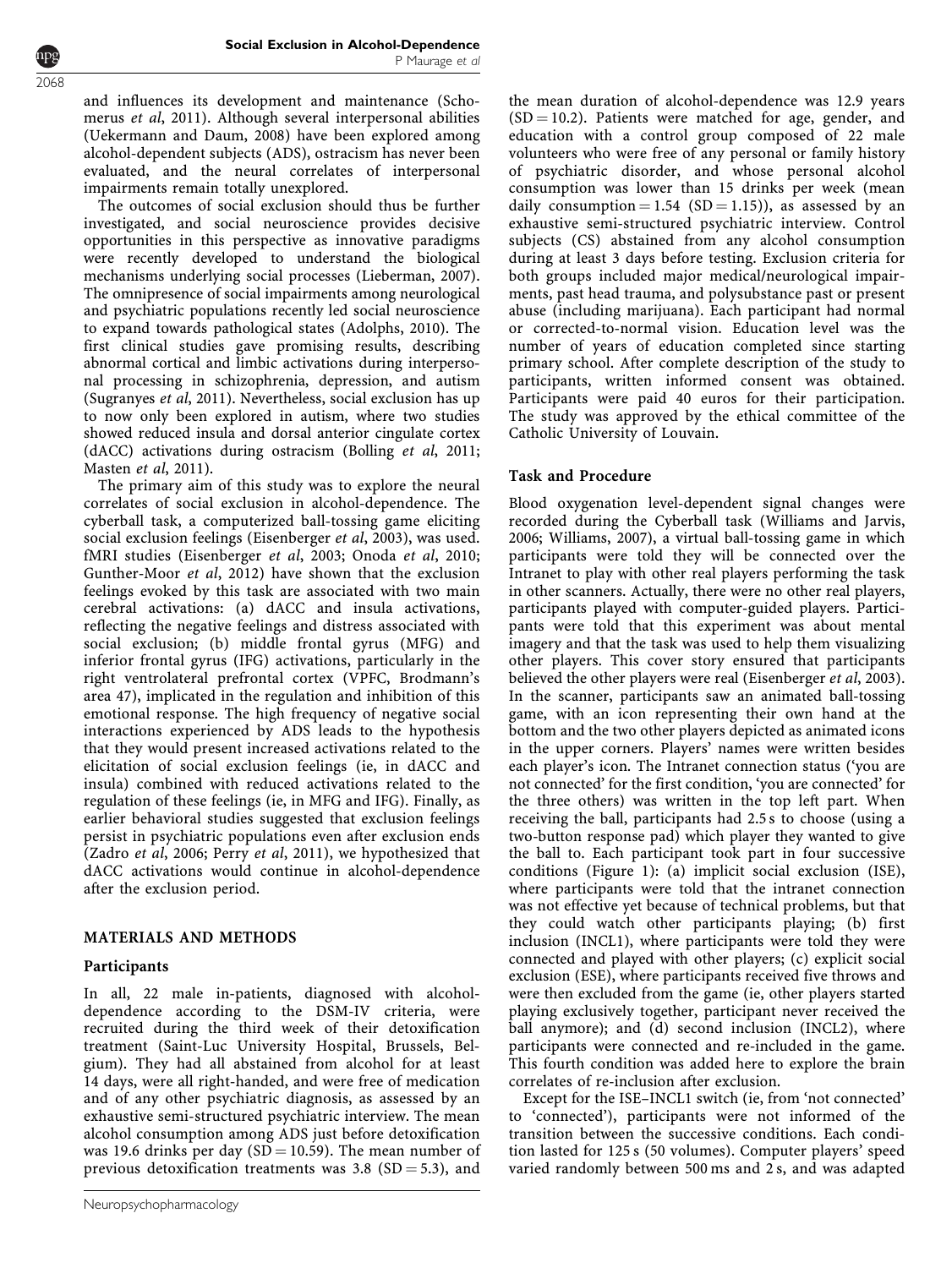<span id="page-2-0"></span>

Figure I Illustration of the four successive experimental conditions: (1) implicit social exclusion (ISE); (2) first inclusion (INCL1); (3) explicit social exclusion (ESE), that is, the central experimental condition eliciting social exclusion feelings; and (4) second inclusion (INCL2), that is, re-inclusion after social exclusion.

to obtain 100 throws per condition. If the participant did not throw the ball within 2.5 s, it was automatically thrown to a random player. The first 10 volumes of each condition were excluded from analyses (which relied on 40 volumes per condition) to avoid overlap between the activations associated with each condition. The two main experimental contrasts were: (a) ESE–ISE, isolating the cerebral correlates of social exclusion feelings, as ESE and ISE are perceptually identical (ie, other players excluding the participant, who never receives the ball), but differ for ostracism: in ISE, participant knows he is not participating because of technical reasons, whereas in ESE, he is explicitly excluded by other players, eliciting exclusion feelings; (b) INCL2– INCL1, exploring the persistence of exclusion feelings after exclusion ends. INCL1 and INCL2 are perceptually identical (ie the participant being included, with a 50% probability of getting the ball), but in INCL1 the participant has not yet been explicitly excluded by others, whereas INCL2 is just following the ESE condition. Finally, to check the presence of exclusion feelings, participants answered (after the last condition) a manipulation check scale (from 1 'Absolutely not' to 7 'Extremely') assessing ostracism (ie 'I felt excluded by other participants').

#### Imaging Procedure

Functional images were acquired with 3T magnetic resonance imager and 8-channel phased array head coil (Achieva, Philips Medical Systems) as series of blood-oxygen-sensitive T2\* weighted echo-planar image volumes. Acquisition parameters were TE = 32 ms, TR = 2500 ms, flip angle =  $90^{\circ}$ , FOV = 220  $\times$  220 mm<sup>2</sup>, slice thickness = 3.5 mm with no interslice gap, and SENSE factor  $= 2.5$ . Each volume comprised 36 axial slices acquired in ascending interleaved sequence. Recording comprised one 208 volumes run (50 volumes per condition, interleaved by 2 volumes transition periods). High-resolution anatomical images were also acquired using a T1-weighted 3D turbo fast field echo sequence with inversion recovery prepulse (150 contiguous 1 mm axial slices,  $TE = 4.6$  ms, TR = 9.1 ms, flip angle =  $8^\circ$ , FOV = 220 × 197 mm<sup>2</sup>, voxel size =  $0.81 \times 0.95 \times 1$  mm<sup>3</sup>, and SENSE factor = 1.4).

## fMRI Data Analysis and Statistical Analysis

Data were processed using Statistical Parametric Mapping (SPM8, Welcome Department of Cognitive Neurology, UK), implemented in Matlab 7.1 (Mathworks). Functional images were corrected for slice acquisition delays; realigned to the first scan to correct within- and between-run motion; coregistered with anatomical scan; normalized to the MNI template using an affine fourth-degree  $\beta$ -spline interpolation transformation and a voxel size of  $2 \times 2 \times 2$  mm<sup>3</sup> after the skull and bones had been removed with a mask based on individual anatomical images; and spatially smoothed using a 10 mm FWHM Gaussian kernel.

Condition-related changes in regional brain activity were estimated for each participant by a general linear model in which the responses evoked by each condition were modeled by a standard hemodynamic response function. Two main contrasts of interest were computed at the individual level: (a) explicit exclusion as compared with implicit exclusion (ESE–ISE); (b) re-inclusion as compared with initial inclusion (INCL2–INCL1). Significant cerebral activations were then examined at the group level in random-effect analyses using one-sample t-tests, with statistical threshold set to  $p < 0.05$  FWE corrected for multiple comparisons using cluster size and extending to at least 20 contiguous voxels. Between-group comparisons were conducted using two-sample t-tests with the same statistical threshold.

A psychophysiological interaction (PPI) analysis [\(Friston](#page-8-0) et al[, 1997](#page-8-0); [Friston, 2004](#page-7-0)) determined regions functionally connected with dACC during ESE–ISE contrast. For each participant, a region of interest (ROI) was determined (5 mm radius sphere centered on group maximum activity peak in dACC), and the deconvolved activity time course in this ROI was extracted. Activity time course was corrected for the effect of interest. The product of this activation time course was calculated with a condition-specific regressor probing the social exclusion (ESE–ISE) to create PPI terms.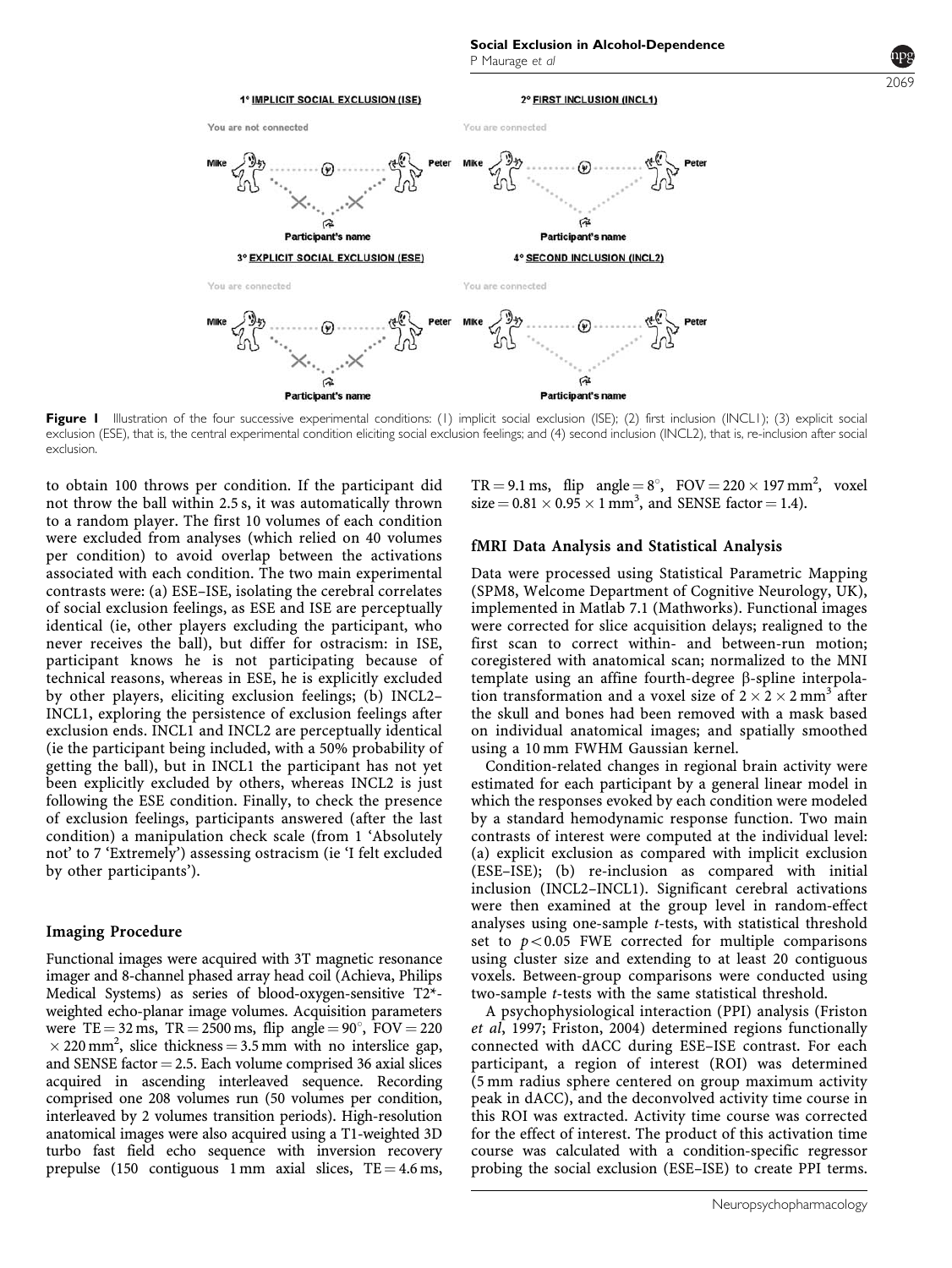PPI analyses was conducted for each participant and entered into a random-effects analysis for each group with onesample *t*-tests, using a statistical threshold of  $p < 0.001$ uncorrected with a cluster threshold of 20 contiguous voxels. The estimated connectivity was represented as a t-value, and the positive t-value representing positive interaction with dACC (and conversely for negative values). Between-group comparisons were conducted using two-sample t-tests with the same statistical threshold. Finally, for each area significantly activated in each group during ESE–ISE contrast, a ROI was determined (5 mm radius sphere centered on group maximum activity peak in this area), and mean  $\beta$ value for ROI was extracted to perform Pearson's correlations between these areas and behavioral results. These complementary analyses were conducted following recent recommendations improving the validity of the correlations between behavioral and neuroimaging data [\(Poldrack and](#page-8-0) [Mumford, 2009](#page-8-0); Vul et al[, 2009\)](#page-8-0), to avoid the overestimation of correlations due to the non-independence error.

## RESULTS

## Control Measures and Exclusion Feelings Scale

One-way analyses of variance showed that groups did not significantly differ for age (mean  $ADS = 47.2$  ( $SD = 11.04$ ); mean  $CS = 45.1$  (SD = 10.69); F(1, 42) = 0.41,NS) and education (mean  $ADS = 13.91$   $(SD = 3.53)$ ; mean  $CS = 14.59$  $(SD = 3.24); F(1, 42) = 0.44; NS.$ 

Post-experiment manipulation check confirmed that the task elicited social exclusion, as participants reported marked exclusion feelings (significantly higher than minimal score indexing no exclusion,  $t(43) = 12.45$ ,  $p < 0.001$ ). The mean exclusion feelings score was  $3.73$  (SD = 1.61) among ADS and 3.59  $(SD = 1.73)$  among CS, with no significant group difference (F(2, 42) = 0.069,NS).

# fMRI Data

Social exclusion. The ESE–ISE contrast showed the brain activations associated with social exclusion feelings ([Table](#page-4-0) [1a and c](#page-4-0) and [Figure 2\)](#page-5-0):

- CS: Significant activations were found in the right VPFC, superior frontal gyrus (SFG), and insula, and in the left dACC, posterior cingulate cortex (PCC), MFG, and superior temporal gyrus (STG).
- ADS: Significant activations were found in the right dACC, insula, precentral gyrus, and IFG, and in the left PCC.
- Group comparison: Social exclusion elicited more right insula activation among ADS than CS, whereas CS had higher right VPFC and left MFG activations than ADS.

Re-inclusion after social exclusion. The INCL2–INCL1 contrast showed the brain areas activated during reinclusion after social exclusion, as compared with first inclusion period ([Table 1b and c](#page-4-0) and [Figure 2](#page-5-0)):

- CS: No significant activations were found.
- ADS: Significant activations were found in the left dACC and parahippocampal gyrus (PHG).

• Group comparison: Re-inclusion after exclusion led to higher left dACC and PHG activations among ADS than among CS. Finally, no significant group differences were found for contrasts comparing inclusion conditions with the non-inclusion baseline (ie INCL1–ISE, INCL2–ISE) nor for the INCL1–INCL2 contrast.

# Correlational analyses

- Behavioral-fMRI correlations: The intensity of subjective exclusion feelings (evaluated by the post-experiment scale) was positively correlated with dACC activation in both groups (CS:  $r = 0.528$ ,  $p < 0.05$ ; ADS:  $r = 0.633$ ,  $(0.01)$ . Moreover, subjective exclusion feelings were (a) positively correlated with insula activation among ADS  $(r = 0.431, p < 0.05)$ , but not CS  $(r = 0.168, NS)$ ; (b) negatively correlated with VPFC among CS ( $r = -0.495$ ,  $p < 0.05$ ), but not ADS ( $r = 0.224$ , NS).
- Correlations between brain areas: In the control group, significant positive correlations were found between dACC, insula, and PCC (dACC–insula:  $r = 0.788$ ,  $p < 0.001$ ; dACC– PCC:  $r = 0.461$ ,  $p < 0.05$ ; PCC-insula:  $r = 0.756$ ,  $p < 0.001$ ). Moreover, significant negative correlations were found between dACC, insula, and MFG (dACC–MFG:  $r = -0.593$ ,  $p < 0.01$ ; insula–MFG:  $r = -0.659$ ,  $p < 0.001$ ), and between VPFC and PCC  $(r = -0.505, p < 0.01)$ . In the alcoholdependent group, significant positive correlations were found between dACC, insula, and PCC (dACC–insula:  $r = 0.557$ ,  $p < 0.01$ ; dACC–PCC:  $r = 0.759$ ,  $p < 0.001$ ; PCC– insula:  $r = 0.455$ ,  $p < 0.05$ ), but no significant correlations appeared with frontal areas.

PPI during social exclusion. PPI showed functional connectivity with dACC during social exclusion ([Table 2\)](#page-6-0):

- CS: dACC presented a significant positive connectivity with bilateral STG, and a significant negative connectivity with right VPFC, IFG, and SFG, and with left MFG.
- ADS: dACC presented a significant positive connectivity with left PHG and right STG, and a significant negative connectivity with left postcentral gyrus.
- Group comparison: Positive connectivity was higher among CS in right STG and in left thalamus, precentral gyrus, and postcentral gyrus. Negative connectivity was higher among CS in bilateral MFG, IFG, SFG, and VPFC.

## DISCUSSION

Our study identified for the first time the cerebral correlates of interpersonal alterations in alcohol-dependence. Social exclusion constitutes a major relapse factor in alcoholdependence [\(Zywiak](#page-8-0) et al, 2003; [Pescosolido](#page-8-0) et al, 2010), but it had not yet been experimentally studied, and the cerebral alterations associated with interpersonal deficits remained totally unexplored. First, the manipulation check confirmed that both groups experienced social exclusion, with similar intensities than in previous studies [\(Eisenberger](#page-7-0) et al, 2003; [Masten](#page-8-0) et al, 2011). The absence of group differences is in line with earlier clinical results ([Bolling](#page-7-0) et al, 2011; [Masten](#page-8-0) et al[, 2011;](#page-8-0) Perry et al[, 2011](#page-8-0)) and underlines that, while brain activations are strongly modified in psychiatric populations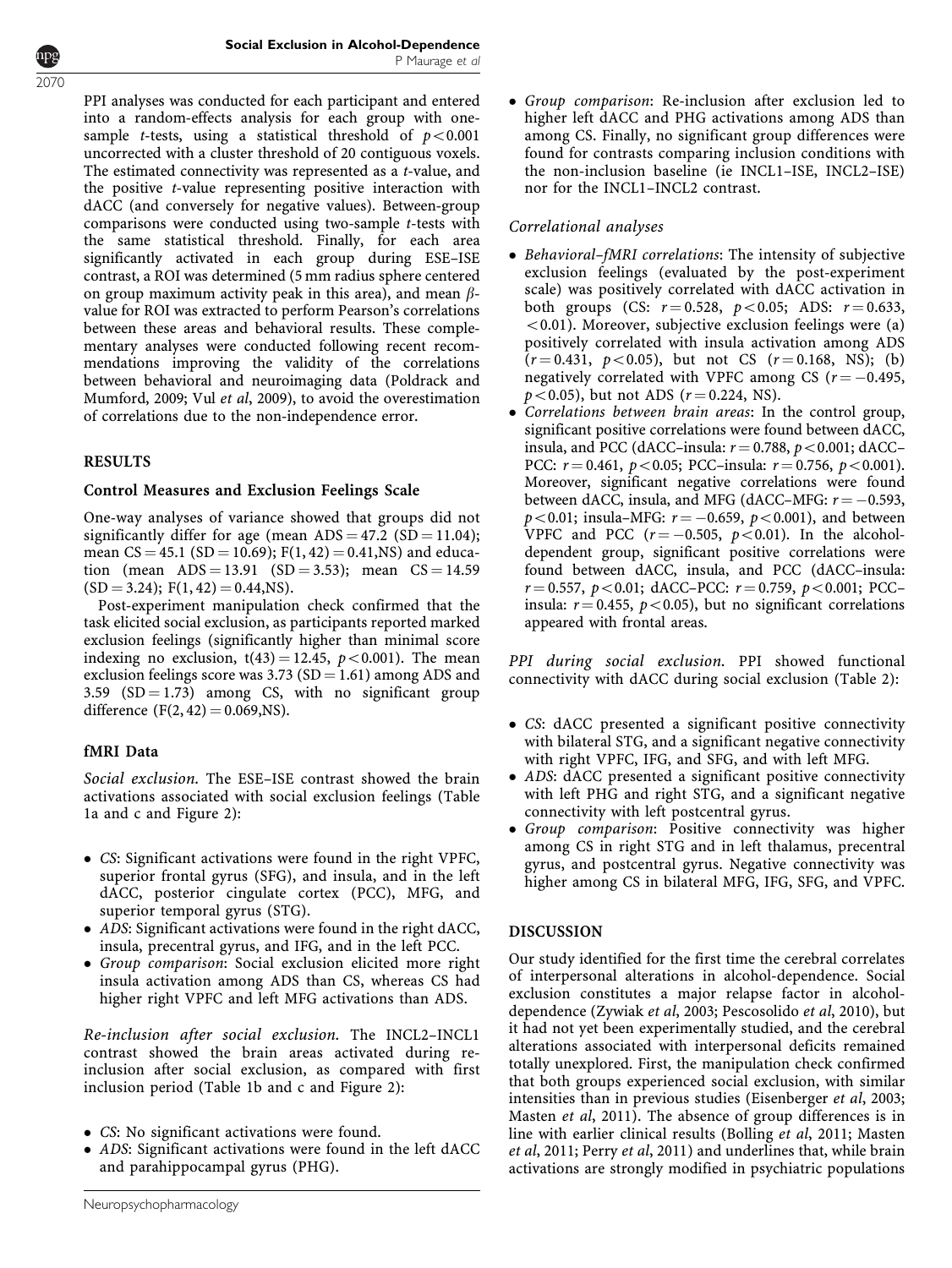2071

<span id="page-4-0"></span>Table I Significant Brain Activations for (a) Social Exclusion as Compared with Implicit Exclusion (ESE–ISE) Among CS and ADS; (b) Re-Inclusion After Social Exclusion as Compared with First Inclusion (INCL2–INCL1) in Each Group; and (c) Group Comparison During Social Exclusion and Re-Inclusion

| p-Value |
|---------|
|         |
| 0.006   |
| 0.008   |
| 0.013   |
| 0.027   |
| 0.009   |
| 0.006   |
| 0.018   |
| 0.031   |
| 0.023   |
| 0.016   |
| 0.014   |
| 0.038   |
|         |

# (b) INCL2–INCL1

| Group      | Brain area  | x     | v     | z  | BA                        | L/R | ĸ   | t-Statistic | <b>b-Value</b> |
|------------|-------------|-------|-------|----|---------------------------|-----|-----|-------------|----------------|
| CS         |             |       |       |    | No significant activation |     |     |             |                |
| <b>ADS</b> | PHG         | $-24$ | $-52$ |    | 9                         |     | 245 | 4.01        | 0.027          |
|            | <b>dACC</b> | $-12$ | 40    | 14 | 32                        | -   | 57  | 3.4         | 0.039          |

#### (c) Group comparison

| Contrast    | Comparison   | <b>Brain area</b> | x     | у              | z               | BA                        | L/R          | k   | t-Statistic | <b>p-Value</b> |
|-------------|--------------|-------------------|-------|----------------|-----------------|---------------------------|--------------|-----|-------------|----------------|
| ESE-ISE     | $CS$ $>$ ADS | <b>VPFC</b>       | 46    | 20             | $\overline{10}$ | 45                        | R            | 137 | 4.22        | 0.003          |
|             |              | <b>MFG</b>        | $-6$  | 52             | 17              | $ 0\rangle$               |              | 46  | 4.13        | 0.005          |
|             | ADS > CS     | Insula            | 40    | $\overline{4}$ | 8               | 3                         | $\mathsf{R}$ | 57  | 3.88        | 0.004          |
| INCL2-INCLI | $CS$ $>$ ADS |                   |       |                |                 | No significant activation |              |     |             |                |
|             | ADS > CS     | <b>dACC</b>       | $-4$  | 35             | 6               | 24                        |              | 81  | 3.75        | 0.006          |
|             |              | <b>PHG</b>        | $-28$ | $-26$          | $-14$           | 28                        |              | 23  | 3.65        | 0.009          |

Abbreviations: ADS, alcohol-dependent subjects; BA, Brodmann area; CS, control subjects; dACC, dorsal anterior cingulate cortex; IFG, inferior frontal gyrus; k, cluster size; L, left hemisphere; MFG, middle frontal Gyrus; PCC, posterior cingulate cortex; PHG, parahippocampal gyrus; PrG, precentral gyrus; R, right hemisphere; SFG, superior frontal gyrus; STG, superior temporal gyrus; VPFC, ventrolateral prefrontal cortex. Threshold set at  $p < 0.05$ , p-values are FWE corrected for multiple comparisons using cluster size, with a minimum cluster size of 20 voxels.

x, y, and z are stereotaxic coordinates of peak-height voxels.

during social exclusion, these populations describe comparable subjective exclusion feelings than controls. This observation reinforces the proposal [\(Eisenberger and Lieber](#page-7-0)[man, 2004\)](#page-7-0) that neuroimaging techniques are needed to explore precisely interpersonal processes unreachable by subjective evaluation, particularly in populations like ADS, characterized by altered ability to identify correctly their own affective states and by higher social desirability bias [\(Uekermann and Daum, 2008](#page-8-0)).

Concerning brain activations, the CS results confirm earlier studies [\(Eisenberger](#page-7-0) et al, 2003; [Eisenberger and](#page-7-0) [Lieberman, 2004\)](#page-7-0), as the classical activation pattern related to social exclusion was observed: (a) dACC and insula activations are usually interpreted as being related to social exclusion perception and associated affective distress [\(Krill](#page-8-0) [and Platek, 2009; Onoda](#page-8-0) et al, 2010; [Bolling](#page-7-0) et al, 2011; [Masten](#page-8-0) et al, 2011). Although the correlational analyses between behavioral and neuroimaging data have been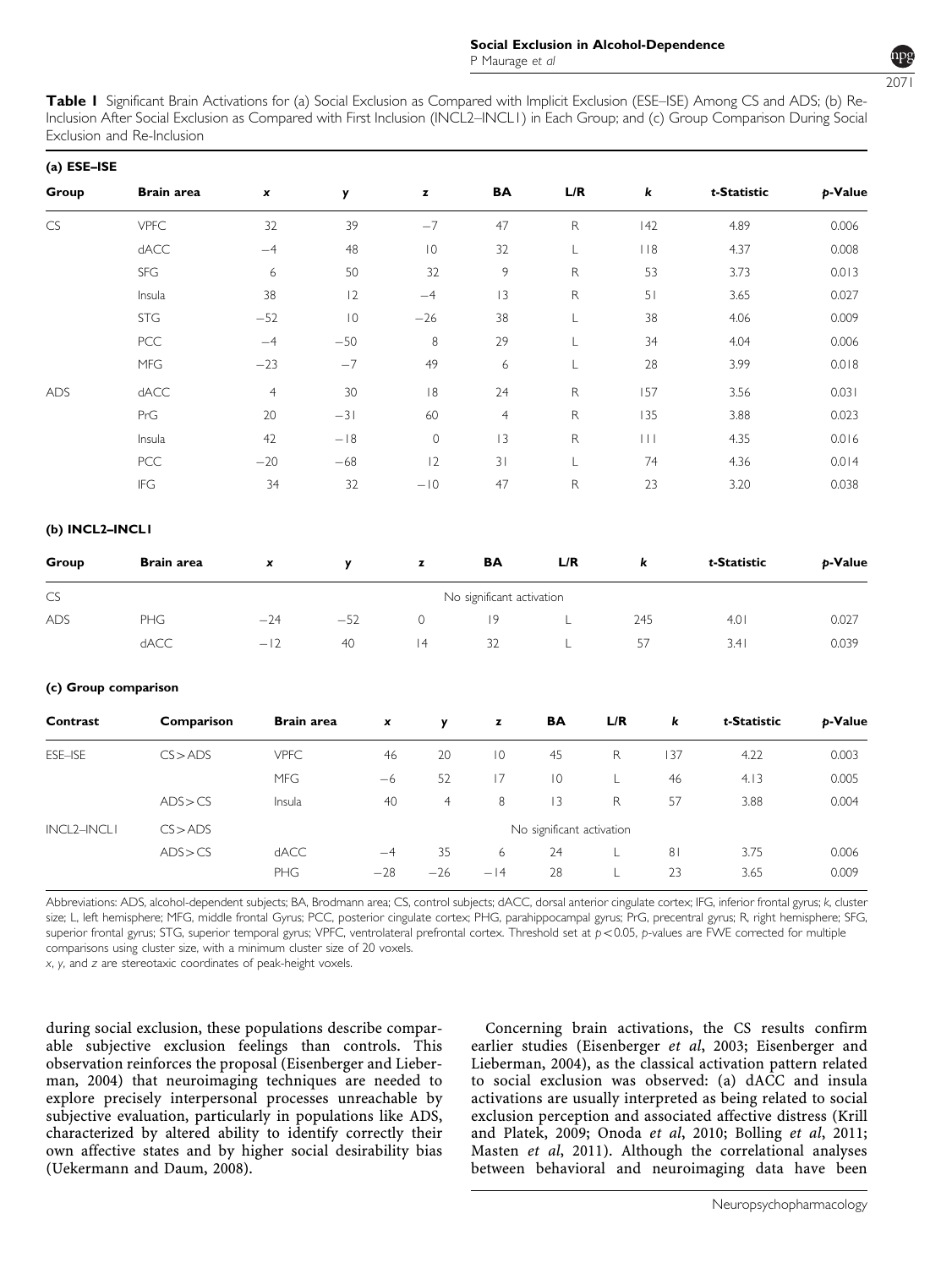<span id="page-5-0"></span>

Figure 2 Group comparison for social exclusion (explicit social exclusion (ESE)–implicit social exclusion (ISE), on the left) and re-inclusion (second inclusion (INCL2)–first inclusion (INCL1), on the right) contrasts, showing the brain areas presenting significantly reduced (in blue) or increased (in red) activations among alcohol-dependent participants ( $N = 22$ ) as compared with controls ( $N = 22$ );  $p < 0.05$  corrected for multiple comparisons at cluster size. b-Values for each group in each brain area are presented in graphs on the right; error bars indicate standard deviations.

recently criticized (Vul et al[, 2009\)](#page-8-0), these results are reinforced by the correlations observed between dACC activation and subjective exclusion feelings, as these correlational analyses have been conducted following the recommendations made to avoid the non-independence error [\(Poldrack and Mumford, 2009;](#page-8-0) Vul et al[, 2009\)](#page-8-0); (b) frontal area activations (right VPFC–MFG–SFG) are associated with the regulation of social pain and affective distress inhibition ([Eisenberger and Lieberman, 2004](#page-7-0)). This frontal regulation is confirmed by the negative frontal–dACC correlations and by PPI analyses showing negative functional connectivity between dACC and frontal areas (VPFC– IFG–MFG–SFG). Our results thus reinforce previous ones with sounder methodology, as FWE-corrected thresholds were applied here while most previous results [\(Eisenberger](#page-7-0) et al[, 2003; DeWall](#page-7-0) et al, 2010; [Onoda](#page-8-0) et al, 2010; [Bolling](#page-7-0) et al[, 2011](#page-7-0); [Masten](#page-8-0) et al, 2011) relied on uncorrected thresholds. Moreover, the re-inclusion condition (INCL2) extends earlier results by suggesting that dACC and frontal activations are directly linked with exclusion feelings, as these activations rapidly disappear among CS when exclusion ends (no activation was found in this group for INCL2– INCL1).

Importantly, ADS showed modified brain activations during ostracism as compared with CS. First, ESE–ISE contrast revealed: (1) increased insula activity, classically interpreted as indexing a higher emotional reaction to ostracism [\(Eisenberger](#page-7-0) et al, 2003; Onoda et al[, 2010](#page-8-0); [Bolling](#page-7-0) et al, 2011; [Masten](#page-8-0) et al, 2011; [Gunther-Moor](#page-8-0) et al, [2012](#page-8-0)). Nevertheless, while the link between insula and exclusion feelings has been repeatedly proposed in earlier studies, this increased insula activation during social exclusion among ADS could also partly be due to increased negative emotions rather than to enhanced social exclusion

feelings per se. Indeed, earlier studies have shown that ADS present increased insula activation during non-social negative emotional situations, as compared with CS ([Bjork](#page-7-0) et al[, 2008;](#page-7-0) [Gilman](#page-8-0) et al, 2010). The specificity of this insula activation for the social nature of the task can thus not be totally proven on the basis of the present results; (2) reduced right VPFC–MFG activations, suggesting an impaired inhibition of social exclusion feelings ([Eisenberger](#page-7-0) et al[, 2003](#page-7-0); [Onoda](#page-8-0) et al, 2010; [Bolling](#page-7-0) et al, 2011; [Masten](#page-8-0) et al[, 2011; Gunther-Moor](#page-8-0) et al, 2012). This is reinforced by the fact that the negative correlations observed between dACC, insula, and PCC, and frontal regions among CS were absent among ADS. Reduced VPFC activation during ostracism had been described in autism ([Bolling](#page-7-0) et al, [2011](#page-7-0); [Masten](#page-8-0) et al, 2011), and this inability to regulate social exclusion could be common to different psychiatric states.

Second, ADS presented increased dACC and PHG activations in INCL2–INCL1 contrast, suggesting the persistence of exclusion feelings even after re-inclusion. This persistent social distress, observed behaviorally in schizophrenia, may be linked to the appearance of negative ruminations after exclusion [\(Zadro](#page-8-0) et al, 2006; [Perry](#page-8-0) et al, [2011](#page-8-0)). PHG overactivation reinforces the hypothesis of an increased sensitivity to social exclusion in alcohol-dependence, as several studies described PHG activations during ostracism [\(Bolling](#page-7-0) et al, 2010; [DeWall](#page-7-0) et al, 2010; [Onoda](#page-8-0) et al[, 2010\)](#page-8-0) and as overactivation of this area, involved in visual memory, reflects deeper encoding of exclusion stimulations (Kross et al[, 2007\)](#page-8-0). It should also be noted that the dACC activations partly extend towards the pregenual ACC. As this region is known to be highly activated during physical pain regulation ([Zubieta](#page-8-0) et al, [2005](#page-8-0); [Tracey, 2010](#page-8-0)) and during stressful situations with emotional content (Phan et al[, 2002](#page-8-0)), these pregenual ACC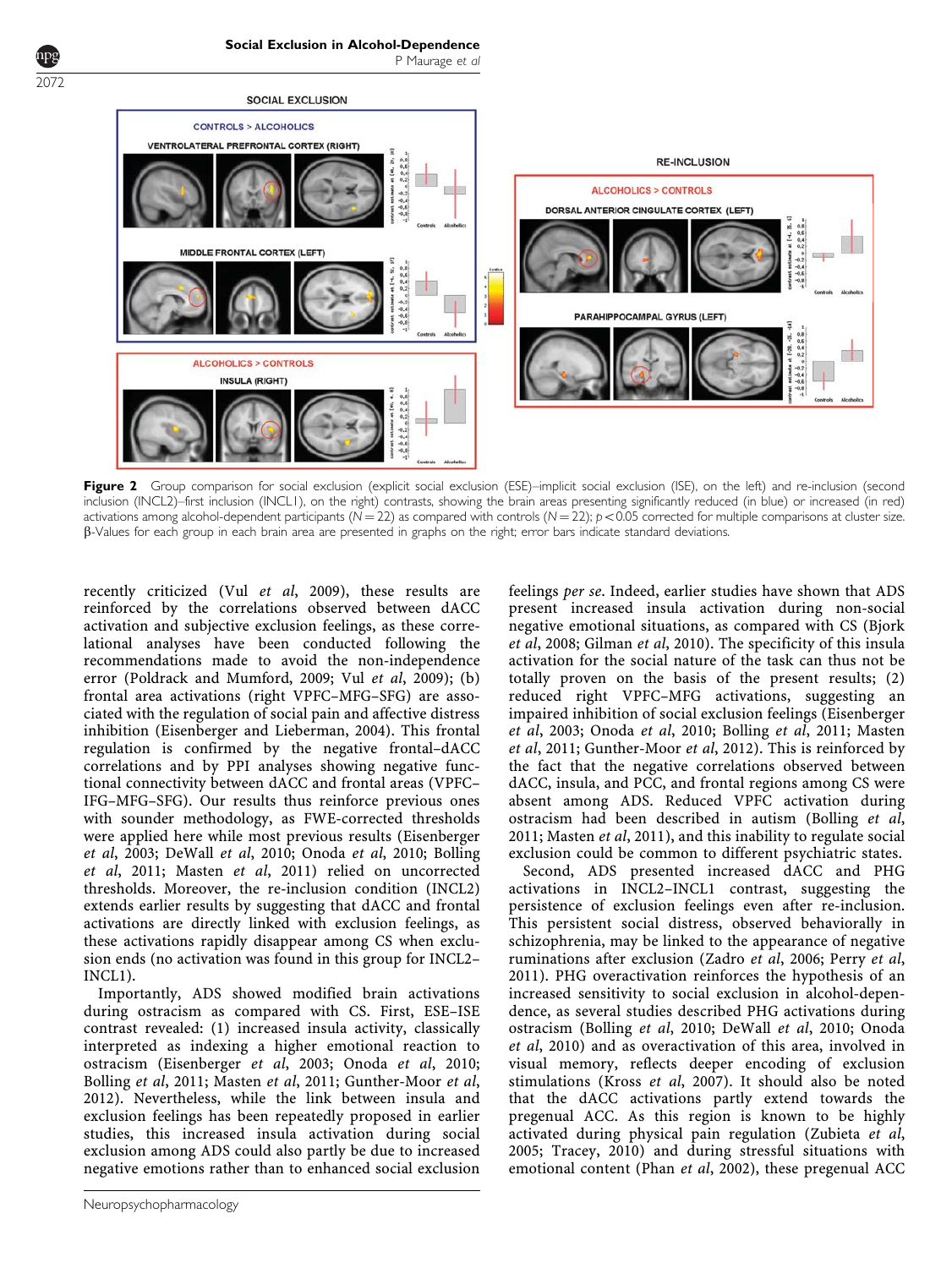

<span id="page-6-0"></span>Table 2 Brain Areas Presenting Significant Functional Connectivity with dACC During Social Exclusion (ESE–ISE contrast), as Shown by PPI Analysis for (a) CS and ADS; (b) Group Comparison

| (a)        |                   |                  |                |                |                |              |             |     |             |         |
|------------|-------------------|------------------|----------------|----------------|----------------|--------------|-------------|-----|-------------|---------|
| Group      | <b>Brain</b> area | $\boldsymbol{x}$ | y              | z              | BA             | L/R          | P/N         | k   | t-Statistic | p-Value |
| CS         | IFG               | 44               | $\overline{2}$ | 32             | 9              | $\mathsf{R}$ | $\mathbb N$ | 0   | 3.27        | 0.002   |
|            | <b>VPFC</b>       | 48               | 34             | $-4$           | 47             | $\mathsf{R}$ | $\mathbb N$ | 97  | 2.61        | 0.008   |
|            | <b>STG</b>        | $-56$            | $-4$           | $-4$           | 22             |              | P           | 64  | 4.62        | < 0.001 |
|            | <b>MFG</b>        | $-30$            | 6              | 48             | 6              |              | $\mathbb N$ | 60  | 4.51        | < 0.001 |
|            | <b>STG</b>        | 46               | $-26$          | 8              | 4 <sub>1</sub> | $\mathsf{R}$ | P           | 53  | 3.1         | 0.003   |
|            | <b>SFG</b>        | 24               | 49             | $\overline{4}$ | $ 0\rangle$    | $\mathsf{R}$ | $\mathbb N$ | 29  | 3.31        | 0.002   |
| <b>ADS</b> | PHG               | $-24$            | $-52$          | $-10$          | 9              |              | P           | 249 | 2.83        | 0.005   |
|            | PrG               | $-40$            | $-16$          | 64             | 6              |              | N           | 110 | 3.49        | < 0.001 |
|            | <b>STG</b>        | 44               | $-36$          | 16             | 4 <sub>1</sub> | R            | P           | 52  | 2.62        | 0.008   |

(b)

| $\ddot{\phantom{1}}$<br>Comparison | <b>Brain</b> area | $\boldsymbol{x}$ | y               | z              | BA             | L/R                       | P/N         | k              | t-Statistic | p-Value |
|------------------------------------|-------------------|------------------|-----------------|----------------|----------------|---------------------------|-------------|----------------|-------------|---------|
| $CS$ > ADS                         | <b>VPFC</b>       | $-55$            | 20              | $-2$           | 47             |                           | $\mathbb N$ | 275            | 3.93        | < 0.001 |
|                                    | <b>MFG</b>        | $\overline{4}$   | $-8$            | 64             | 6              | R                         | $\mathbb N$ | 201            | 4.19        | < 0.001 |
|                                    | SFG               | $-26$            | 40              | 42             | 8              | L                         | $\mathbb N$ | 199            | 3.19        | 0.002   |
|                                    | IFG               | $-58$            | $\overline{10}$ | 20             | 45             |                           | $\mathbb N$ | 134            | 3.27        | 0.001   |
|                                    | SFG               | 20               | 20              | 54             | 8              | R                         | $\mathbb N$ | 122            | 3.81        | < 0.001 |
|                                    | Thalamus          | $-18$            | $-16$           | $\overline{4}$ |                |                           | P           | 93             | 3.87        | < 0.001 |
|                                    | PrG               | $-38$            | $-22$           | 62             | $\overline{4}$ |                           | P           | 74             | 3.5         | < 0.001 |
|                                    | <b>STG</b>        | 50               | $-30$           | $\overline{0}$ | 4 <sub>1</sub> | R                         | P           | 73             | 3.17        | 0.002   |
|                                    | <b>MFG</b>        | $-34$            | 6               | 56             | 6              | L                         | N           | 62             | 3.55        | < 0.001 |
|                                    | <b>VPFC</b>       | 49               | 8               | $\overline{2}$ | 47             | R                         | $\mathbb N$ | 4 <sub>1</sub> | 3.01        | 0.001   |
|                                    | IFG               | 42               | 46              | $\overline{2}$ | $ 0\rangle$    | R                         | $\mathbb N$ | 39             | 3.41        | 0.009   |
|                                    | PoG               | $-38$            | $-34$           | 62             | 3              |                           | P           | 32             | 3.2         | 0.001   |
| ADS > CS                           |                   |                  |                 |                |                | No significant activation |             |                |             |         |

Abbreviation: ADS, alcohol-dependent subjects; BA, Brodmann area; CS, control subjects; dACC, dorsal anterior cingulate cortex; IFG, inferior frontal fyrus; k, cluster size; L, left hemisphere; MFG, middle frontal gyrus; N, negative connectivity; P, positive connectivity; PHG, parahippocampal gyrus; PoG, postcentral gyrus; PrG, precentral gyrus; R, right hemisphere; SFG, superior frontal gyrus; STG, superior temporal gyrus; VPFC, ventrolateral prefrontal cortex.

Threshold set at  $p < 0.001$  uncorrected with a minimum cluster size of 20 voxels.

x, y, and z are stereotaxic coordinates of peak-height voxels.

activations during re-inclusion reinforce the hypothesis of a persistent social pain among ADS. However, as underlined above, this study did not include a control non-social condition and these enhanced dACC and PHG activations among ADS could thus also partly be due to negative emotions related with exclusion rather than to persistent social exclusion feelings themselves. Finally, PPI analyses confirmed the reduced frontal regulation among ADS, as the negative frontocingulate functional connectivity observed among CS is absent among ADS. Taken together, these results strongly suggest that alcohol-dependence is associated with increased activation of the cerebral network related to social exclusion feelings (ie dACC, insula, and PHG overactivations during and after social exclusion) and reduced the ability to regulate them (ie reduced frontal activations and impaired dACC–frontal functional connectivity). These results appear specifically related to social exclusion, as no group differences were found in other contrasts. It should, however, be noted that, in line with

earlier studies based on this paradigm, the present one did not include a control non-social experimental condition, and future studies will thus have to confirm that the cerebral alterations observed here among ADS are indeed related to the social processes involved in the task and not to more general factors like increased negative emotions.

Although these results will have to be extended to a more general population (particularly ADS presenting comorbidities like polysubstance abuse or depression-anxiety disorders, which are frequent in alcohol-dependence (eg, Sintov et al[, 2010\)](#page-8-0)), they already have several direct implications. At the theoretical level, they extend the 'frontal lobe hypothesis' to interpersonal problems. This hypothesis states that the cognitive impairments in alcoholdependence are mainly due to frontal alterations [\(Moselhy](#page-8-0) et al[, 2001\)](#page-8-0). It had been suggested that frontal alterations might also be responsible for social deficits of ADS [\(Uekermann and Daum, 2008\)](#page-8-0), but no experimental results had confirmed this proposal. Our data clearly support it by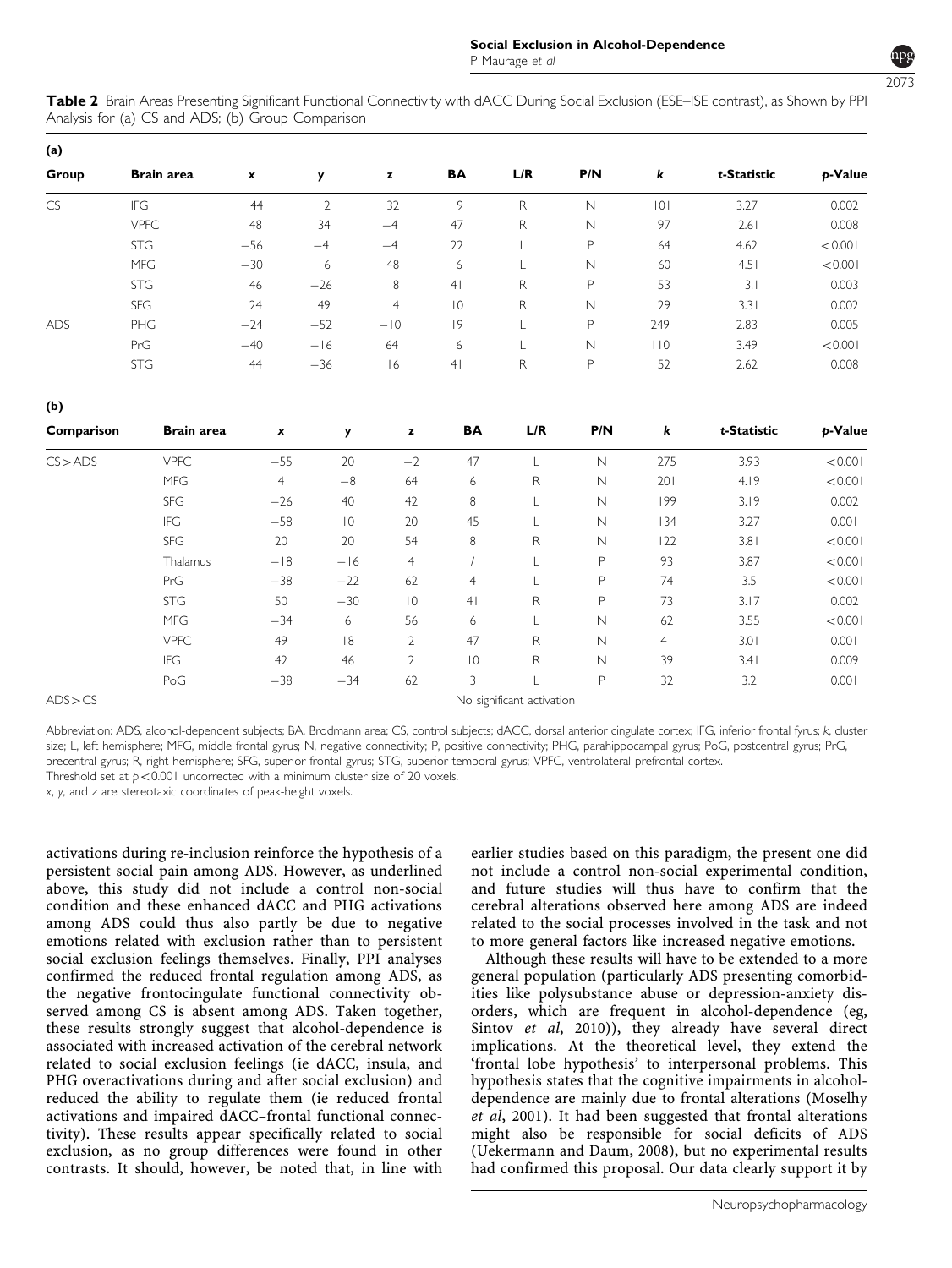<span id="page-7-0"></span>suggesting that interpersonal disturbances are linked with an inability to correctly use frontal inhibitory control for social distress regulation. Moreover, we showed that this inability relies on two cumulative impairments: (a) reduced frontal activations (VPFC–MFG) during ostracism, which is in line with previous studies determining anatomical and functional frontal alterations in alcohol-dependence (Bühler and Mann, 2011). It has recently been shown that the extent of these frontal alterations is correlated with higher relapse probability [\(Rando](#page-8-0) et al, 2011). As social disturbances are highly involved in relapse ([Zywiak](#page-8-0) et al, 2003; [Uekermann](#page-8-0) [and Daum, 2008](#page-8-0)), our results suggest that this link between frontal alterations and relapse could be partly due to this inability to regulate social problems when frontal areas are damaged; (b) altered frontocingulate functional connectivity. Several studies showed white matter abnormalities in alcohol-dependence [\(Pfefferbaum and Sullivan, 2005](#page-8-0)), which are correlated with higher relapse rates (Sorg [et al](#page-8-0), [2012](#page-8-0)). This study, being among the first ones to use PPI analyses in alcohol-dependence, extends these previous results by identifying the functional correlates of structural white matter impairments: these impairments notably lead to altered frontocingulate connectivity, hampering the cognitive regulation of social exclusion feelings and potentially increasing relapse risk.

At the clinical level, our results, combined with the strong social stigma elicited by alcohol-dependence (Nutt [et al](#page-8-0), [2010](#page-8-0); [Pescosolido](#page-8-0) et al, 2010), first suggest that the treatment access difficulties in alcohol-dependence (Bijl and Ravelli, 2000) might be partly due to increased exclusion feelings. This should encourage physicians to adapt their interactions with patients and to promote outreach directed perspectives ([Saunders](#page-8-0) et al, 2006). Secondly, increased dACC activations during interpersonal situations extend earlier results showing that dACC overactivations play a prominent role in emotional difficulties and increase relapse risk [\(Heinz](#page-8-0) et al, [2007](#page-8-0); Vollstädt-Klein et al, 2010). As we suggested that these dACC overactivations are related to a lack of frontal inhibition, therapeutic programs increasing the ability to regulate interpersonal emotions constitute a promising therapeutic challenge. Such empirically validated social rehabilitation programs are used in schizophrenia ([Veltro](#page-8-0) et al[, 2011\)](#page-8-0), but not yet in alcohol-dependence. More specifically, it has been shown that low self-esteem increases social distress during ostracism, this higher sensitivity being associated with reduced frontal regulation and frontocingu-late connectivity (Onoda et al[, 2010\)](#page-8-0). The parallelism between these results and ours suggest that social difficulties could be partly due to reduced self-esteem in ADS [\(Trucco](#page-8-0) et al[, 2007\)](#page-8-0). Increasing self-esteem could thus reduce interpersonal deficits and relapse risk. To sum up, rehabilitation programs focusing on interpersonal abilities should be developed in alcohol-dependence. Finally, a crucial implication of this study is to show that social neuroscience can be used among ADS to develop innovative theoretical and therapeutic perspectives. Neural correlates of social cognition have recently been explored in schizophrenia and autism [\(Sugranyes](#page-8-0) et al, 2011), and we underlined the interest of applying social neuroscience paradigms to alcohol-dependence.

In sum, our main contribution is to show that social exclusion feelings in alcohol-dependence are associated

with: (a) increased activations in areas usually associated with social exclusion feelings (dACC, insula, and PHG), during and after exclusion; (b) reduced activations of the frontal areas regulating these feelings. This suggests that interpersonal difficulties rely on a double brain alteration: overactivations in areas related to exclusion feelings and underactivations in areas regulating these feelings. This imbalance impairs social exclusion regulation, the impaired frontocingulate connectivity further increasing this impairment. These results offer the first insights concerning the cerebral correlates of interpersonal problems in alcoholdependence, and could constitute a first step towards the development of a social neuroscience of addictive states.

## ACKNOWLEDGEMENTS

Pierre Maurage (Senior Research Fellow), Alexandre Heeren (Research Fellow), Nicolas Vermeulen (Research Associate), Olivier Corneille, Olivier Luminet (Senior Research Associate), and Philippe de Timary (Clinical Research Associate) are founded by the Belgian Fund for Scientific Research (FRS—FNRS, Belgium). This founding organization did not exert any role, editorial direction, or censorship in this experiment. We thank Professor Mauro Pesenti and Valérie Dormal for their help in data acquisition and analyses.

## DISCLOSURE

The authors declare no conflict of interest.

#### REFERENCES

- Adolphs R (2010). Conceptual challenges and directions for social neuroscience. Neuron 65: 752–767.
- Bijl RV, Ravelli A (2000). Psychiatric morbidity, service use, and need for care in the general population: results of The Netherlands Mental Health Survey and Incidence Study. Am J Public Health 90: 602–607.
- Bjork JM, Smith AR, Hommer DW (2008). Striatal sensitivity to reward deliveries and omissions in substance dependent patients. NeuroImage 42: 1609–1621.
- Bolling DZ, Pitskel NB, Deen B, Crowley MJ, McPartland JC, Kaiser MD et al (2011). Enhanced neural responses to rule violation in children with autism: a comparison to social exclusion. Dev Cogn Neurosci 1: 280–294.
- Bolling DZ, Pitskel NB, Deen B, Crowley MJ, McPartland JC, Mayes LC et al (2010). Dissociable brain mechanisms for processing social exclusion and rule violation. NeuroImage 54: 2462–2471.
- Brandon TH, Vidrine JI, Litvin EB (2007). Relapse and relapse prevention. Annu Rev Clin Psychol 3: 257–284.
- Bühler M, Mann K (2011). Alcohol and the human brain: a systematic review of different neuroimaging methods. Alcohol Clin Exp Res 35: 1771–1793.
- DeWall CN, Macdonald G, Webster GD, Masten CL, Baumeister RF, Powell C et al (2010). Acetaminophen reduces social pain: behavioral and neural evidence. Psychol Sci 21: 931–937.
- Eisenberger NI, Lieberman MD (2004). Why rejection hurts. A common neural alarm system for physical and social pain. Trends Cogn Sci 8: 294–300.
- Eisenberger NI, Lieberman MD, Williams KD (2003). Does rejection hurt? An fMRI study of social exclusion. Science 302: 290–292.
- Friston KJ (2004). Functional and effective connectivity in neuroimaging: a synthesis. Hum Brain Mapp 2: 56–78.